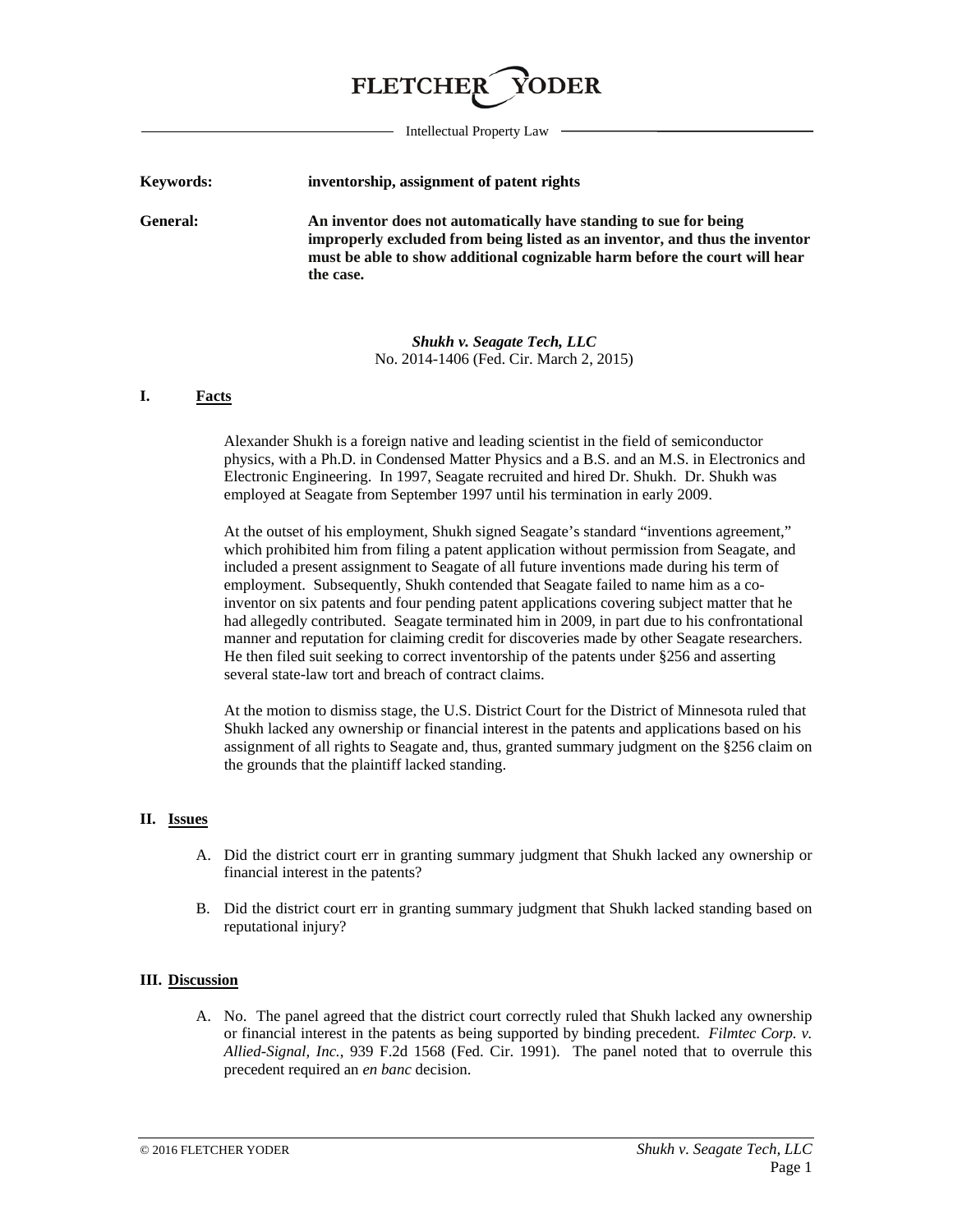B. Yes. The panel vacated and remanded the district court's grant of summary judgment, ruling that concrete and particularized reputational injury can give rise to Article III standing. As noted in *[Chou v. Univ. of Chi.*, 254 F.3d 1347, 1357 (Fed. Cir. 2001)], "being considered an inventor of important subject matter is a mark of success in one's field, comparable to being an author of an important scientific paper." 254 F.3d at 1359. The panel reasoned that "[p]ecuniary consequences may well flow from being designated as an inventor." Id. This is particularly true when the claimed inventor is employed or seeks to be employed in the field of his or her claimed invention. For example, if the claimed inventor can show that being named as an inventor on a patent would affect his employment, the alleged reputational injury likely has an economic component sufficient to demonstrate Article III standing.

The panel found that Shukh presented enough evidence of a specific reputational injury to create a triable issue on his claim to correct inventorship. First, evidence and expert testimony established that being a named inventor on patents was a significant factor in the professional reputation and stature of scientists in Shukh's field. In particular, Seagate itself recognized issued patents as an indicator of good performance. Although the district court observed that the plaintiff already had an excellent reputation as an inventor, the panel noted that the evidence suggested that his reputation would be enhanced had he been named on multiple additional patents and applications. The panel also noted that being named on the additional patents could have rehabilitated Shukh's bad reputation for claiming credit for Seagate innovations, since it would tend to validate his role as a co-inventor. Finally, Shukh presented evidence that his bad reputation was a factor in his inability to find employment after termination from Seagate. The panel found that a jury could infer that his status as a coinventor on additional Seagate patents would rehabilitate his reputation, which would improve his employment prospects and have a direct financial impact.

## **IV. Conclusion and Practical Implications**

The *Shukh* decision suggests that in some situations, a plaintiff may seek to correct the inventorship of an issued patent even if he or she has assigned all rights to an employer or other third party. The decision in this case is based on two unusual facts. First, the plaintiff admitted that he suffered from a poor reputation, based in part on the perception that he claimed credit for inventions developed by others in the Seagate semiconductor research department. Second, he provided evidence that his reputation prevented other companies from hiring him after his termination from Seagate. The panel did not suggest that standing would apply in all cases in which a putative inventor cited increased fame as a result of being added to a patent. In at least some situations, however, plaintiffs may be able to establish standing by linking correction of inventorship to a specific and particular reputational injury.

In an *en banc* petition, Shukh challenged the Federal Circuit's "automatic assignment" rule announced in its 1991 *Filmtec* decision. This rule states that a pre-invention contract that states "I hereby assign" potential future inventions is deemed an effective transfer of title even though the future inventions have not yet been conceived. Indeed, prior to *Filmtec*, the general rule was that, while "an agreement to assign in the future inventions not yet developed may vest the promisee with equitable rights in those inventions once made, such an agreement does not by itself vest legal title to patents on the inventions in the promisee." Arachnid (Fed. Cir. 1991). In *Filmtec*, however, the court held that, "[i]f an assignment of rights in an invention is made prior to the existence of the invention, this may be viewed as an assignment of an expectant interest," and that "[o]nce the invention is made and an application for patent is filed, however, legal title to the rights accruing thereunder would be in the assignee." Under this "automatic assignment" rule, equitable title to a future